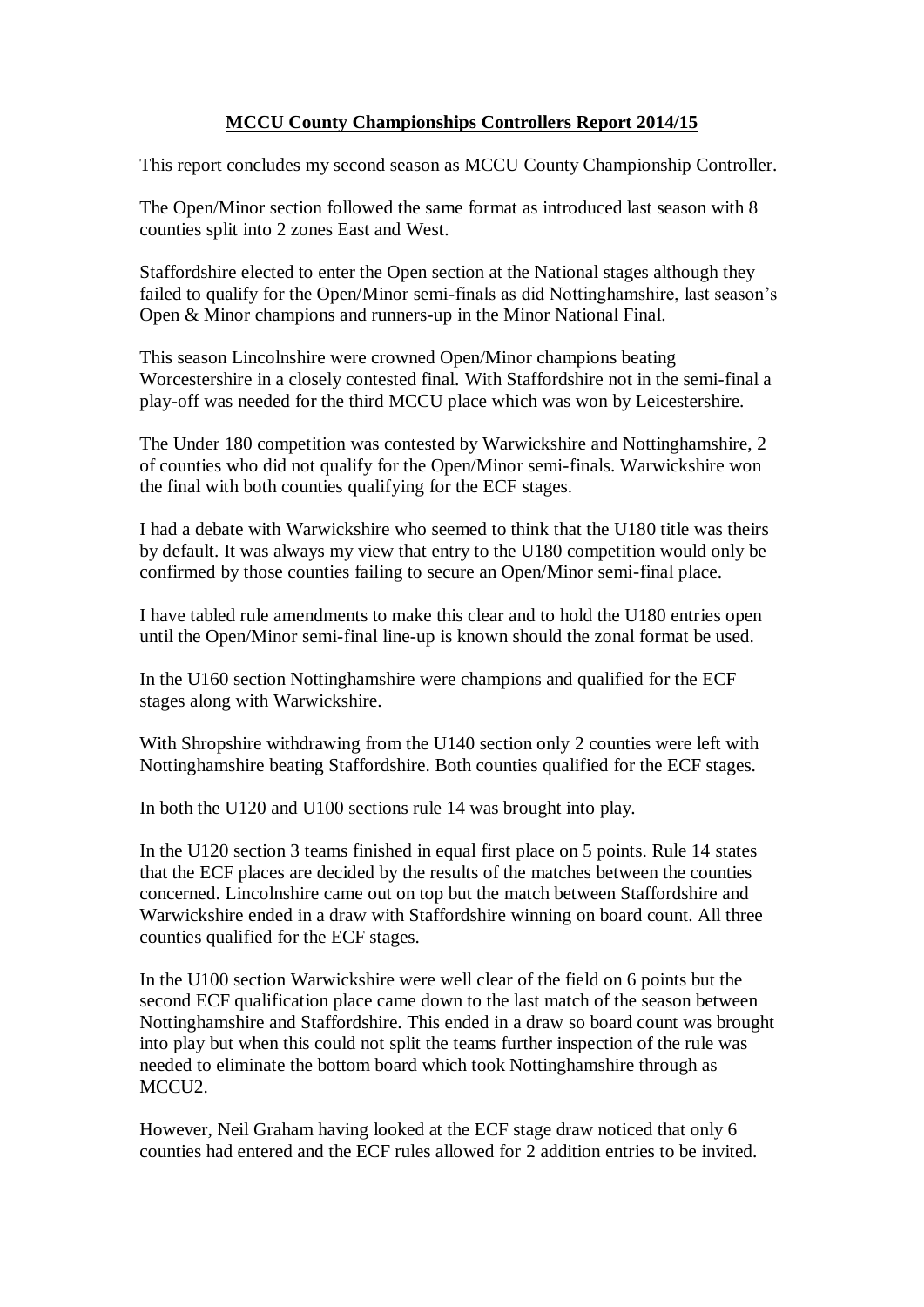After deliberating and cogitating Andrew Zigmond and Alex Holowczak decided that Staffordshire could enter the ECF stages after all as MCCU3.

Overall 37 matches were played compared with 39 last season continuing the decline in numbers with 44 and 53 being the number of matches of the previous 2 season.

The mechanism for allowing ungraded players again worked well with 36 players being registered and the list of ungraded players being published on the web-site. Most were registered in good time. There was only one occasion where an ungraded player was not registered and fell foul of Rule 4. This was the Open/Minor match between Staffordshire and Greater Manchester when the Staffordshire board 16 was ungraded but not approved before hand. I invoked rule 4 but, on appeal, decided to reverse the decision as Staffordshire had lost the match anyway. Next time I will not be as lenient.

I am happy to put my name forward for re-election.

The breakdown of section winners and ECF qualifiers is as follows

## **Combined Open/Minor Section**

MCCU Open Champions & MCCU Minor Champions – Lincolnshire

ECF Qualifiers

Open section – MCCU1 – Staffordshire

Minor section – MCCU1 – Lincolnshire MCCU2 – Worcestershire MCCU3 – Leicestershire

#### **Under 180 section**

Champions – Warwickshire

MCCU1 – Warwickshire MCCU2 – Nottinghamshire

#### **Under 160 section**

Champions – Nottinghamshire

MCCU1 – Nottinghamshire MCCU2 – Warwickshire

## **Under 140 section**

Champions – Nottinghamshire

MCCU1 – Nottinghamshire